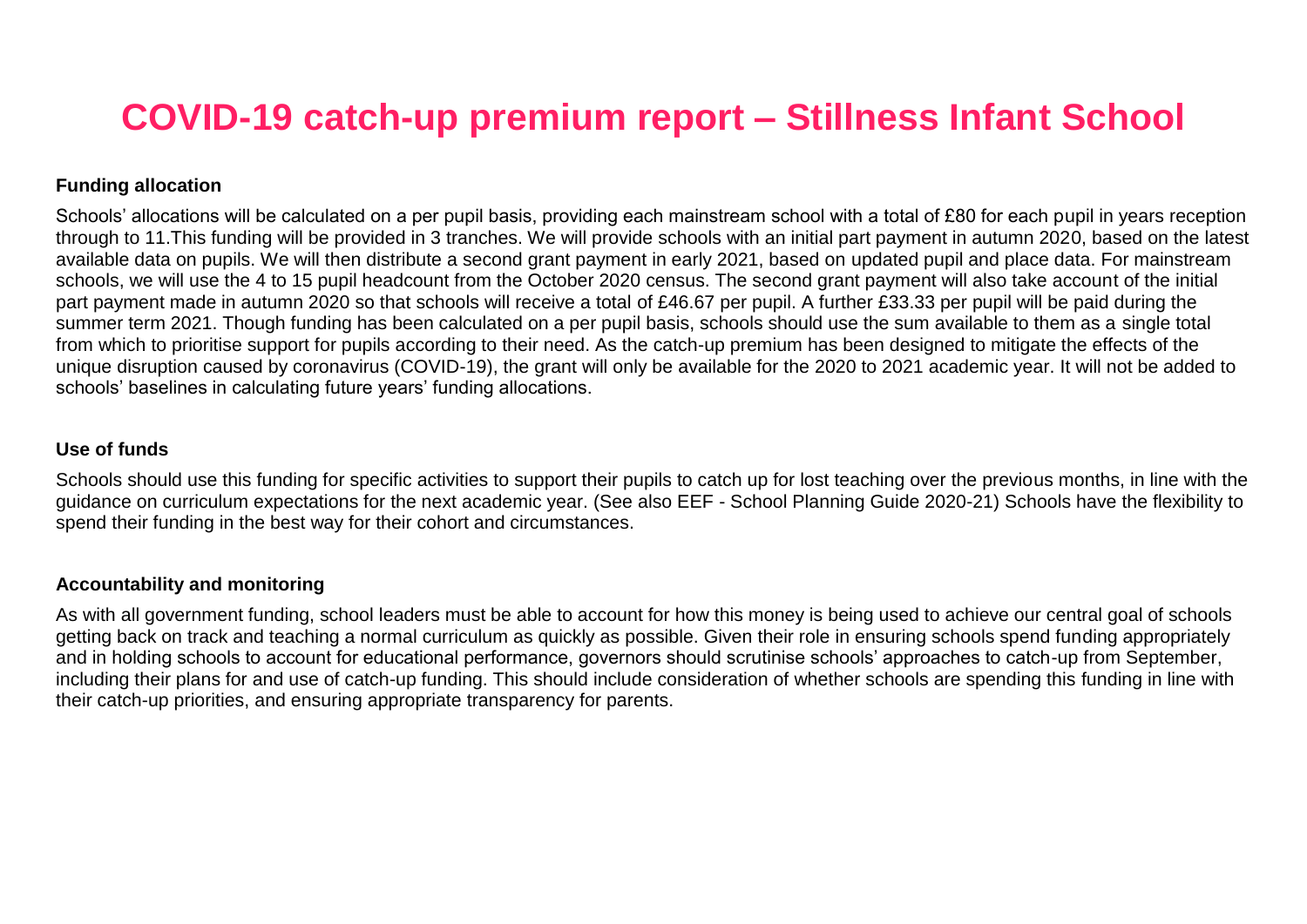# **COVID-19 catch-up premium spending: summary ( to be reviewed June 2021)**

| SUMMARY INFORMATION            |                                                                                                  |                                                             |
|--------------------------------|--------------------------------------------------------------------------------------------------|-------------------------------------------------------------|
| Total catch-up premium budget: | £12,367.55 (autumn term)<br>Estimated further income: £8432.45<br>Total expected income: £20,800 | Total number of children as per October<br>census 2020: 260 |

## STRATEGY STATEMENT

The broad aims for our catch up strategy at Stillness Infant school will be:

- By the end of July 2021, attainment outcomes for all children will be broadly in line with those at the end of the 2018-19 year; most children with no identified SEN will achieve age related expectations in reading, writing and maths.
- Any identified gaps, due to missed learning, will be narrowed or closed in order to achieve the very best outcomes for all of our children.
- The mental health and wellbeing needs of our children that have arisen as a result of the pandemic are met, and families are effectively supported by the school.

#### **Spending:**

At Stillness Infants, this money will be used to fund additional support staff / teacher to develop the outcomes of children who have been identified as needing "catch up" in their learning.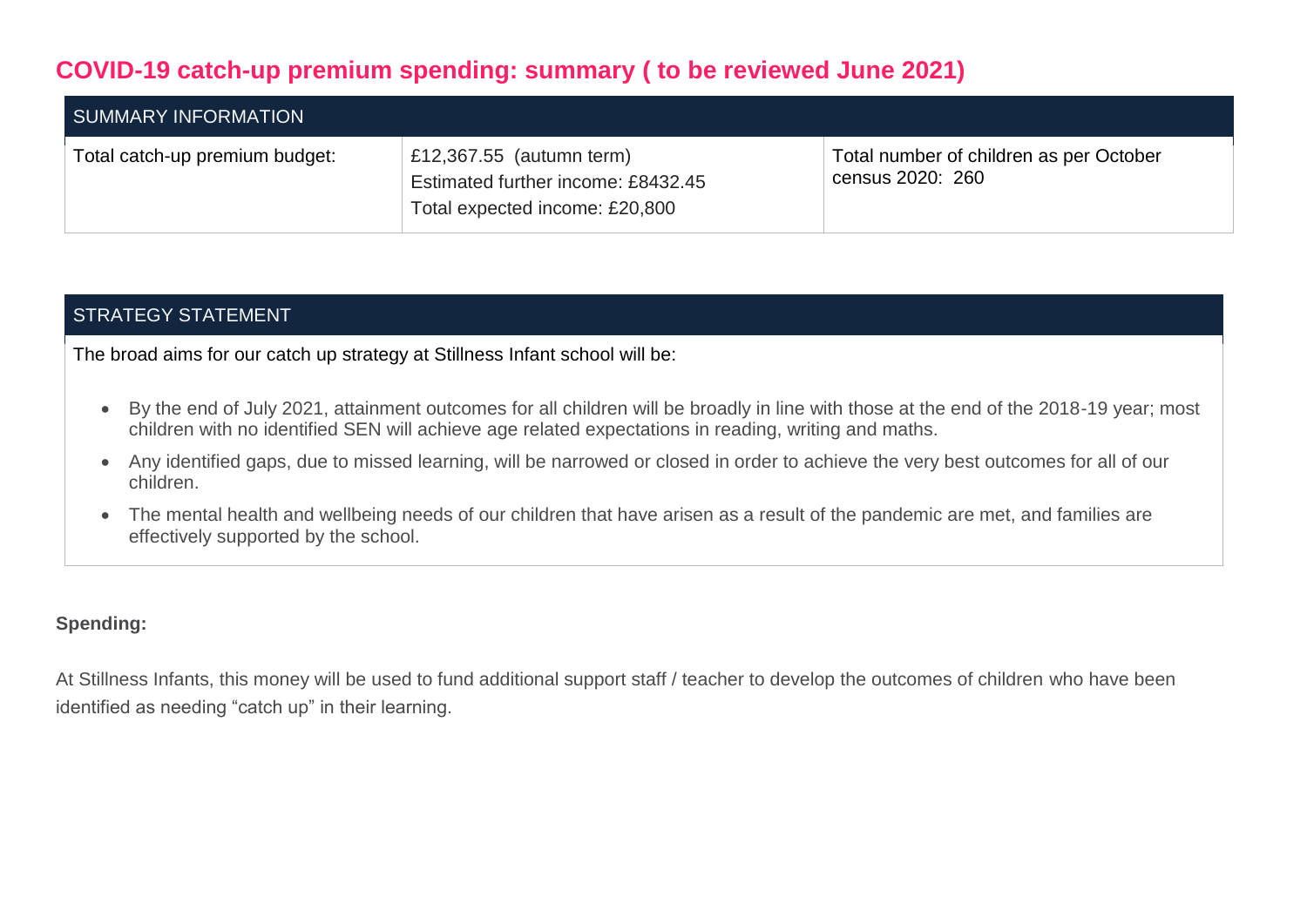# **Planned expenditure for current academic year**

How we plan to use the catch-up premium to improve classroom pedagogy, provide targeted support and support whole-school strategies.

| <b>Actions</b>                                                                                                                                                                                                                                                                                                                                                                                                                                                                                                                              | How will you make sure it's<br>implemented well?                                                                          | Cost                                                                           |
|---------------------------------------------------------------------------------------------------------------------------------------------------------------------------------------------------------------------------------------------------------------------------------------------------------------------------------------------------------------------------------------------------------------------------------------------------------------------------------------------------------------------------------------------|---------------------------------------------------------------------------------------------------------------------------|--------------------------------------------------------------------------------|
| Assessment of learning and of basic skills to identify major gaps.<br>• Teachers will work to identify gaps in learning and adapt<br>teaching accordingly.                                                                                                                                                                                                                                                                                                                                                                                  | Moderation of year group<br>assessments<br>CPD to adapt teaching<br>appropriately.                                        | Additional supply cover for<br>staff for moderation and<br>planning.<br>£1000  |
| Skilful planning to include short assessment tasks which will<br>inform next steps.                                                                                                                                                                                                                                                                                                                                                                                                                                                         | SLT to support and monitor<br>provision                                                                                   |                                                                                |
| Working through well sequenced, purposeful learning plans.<br>• Reading, writing and maths plans are being adapted to focus on<br>missed objectives and consolidate the basic knowledge and<br>skills children will need in R, W, M. See additional data below.<br>• In foundation subjects, we will ensure that all the knowledge and<br>skills in the NC for each year group are met through adapting our<br>current topic plans. Subject leaders will support with planning<br>across year groups as appropriate.                        | Staff CPD and year group<br>meetings.<br>DHT and curriculum leads to<br>support and monitor provision.                    | Cover for CPD meetings and<br>release time for curriculum<br>leaders.<br>£1000 |
| Focus on consolidation of basic skills.<br>The core skills which enable successful learning will require increased<br>curriculum time across all year groups. These include: handwriting,<br>spelling of high frequency words, basic sentence punctuation, times<br>tables recall, basic addition & subtraction fact recall and reading skills<br>relevant to age.<br><b>April update:</b><br>Based on our on-going assessments from September 2020 to April<br>2021, teachers have identified three main focuses for the writing in<br>Y2: | Support with planning, ensuring<br>that all lessons include a focus on<br>basic skills, including foundation<br>subjects. |                                                                                |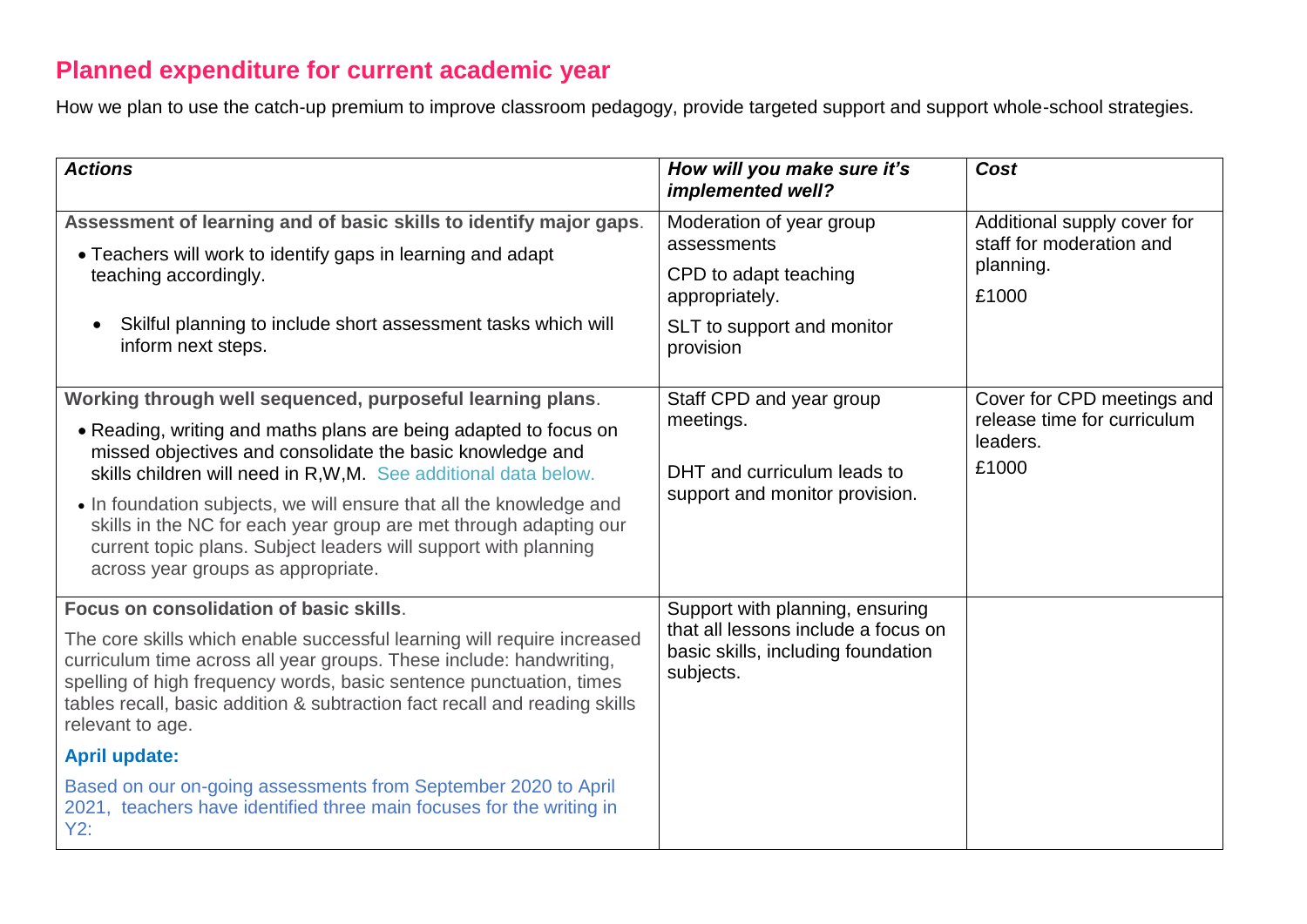|                                                                                                                                                                                                                                                                                             | 1. Handwriting practice to reinforce correct letter formation, and<br>joining strokes.                                                                                                                      |                                                                                                                          |                                            |
|---------------------------------------------------------------------------------------------------------------------------------------------------------------------------------------------------------------------------------------------------------------------------------------------|-------------------------------------------------------------------------------------------------------------------------------------------------------------------------------------------------------------|--------------------------------------------------------------------------------------------------------------------------|--------------------------------------------|
|                                                                                                                                                                                                                                                                                             | 2. Spelling of Y2 common exception words for Lower Attaining<br>children.                                                                                                                                   |                                                                                                                          |                                            |
|                                                                                                                                                                                                                                                                                             | 3. Revisit consistent use of full stops and capitals for Lower<br>Attainers.                                                                                                                                |                                                                                                                          |                                            |
|                                                                                                                                                                                                                                                                                             | Our maths focus will be centred on number and calculation work.                                                                                                                                             |                                                                                                                          |                                            |
|                                                                                                                                                                                                                                                                                             | From April 2021 we will have an additional short maths session per<br>week developing mental maths skills.                                                                                                  |                                                                                                                          |                                            |
|                                                                                                                                                                                                                                                                                             | Particular focus on early reading and phonics.                                                                                                                                                              | Teacher assessments will identify                                                                                        | <b>Additional TA support</b>               |
| This is always a focus in the school and will continue to be so in order<br>to develop children's reading ability and vocabulary. We will use<br>additional structured small group phonic / reading comprehension<br>sessions to support those children who are not at the expected levels. |                                                                                                                                                                                                             | any children who need<br>interventions; these will be<br>delivered by our specialist<br>teaching assistant.              | across Reception, Y1 and<br>Y2.<br>£18,200 |
|                                                                                                                                                                                                                                                                                             | EEF research - 'In order to support pupils who have fallen the behind<br>furthest, structured interventions, which may also be delivered one to one or<br>in small groups, are likely to be necessary'.     | SLT to monitor progress of<br>targeted children half termly to<br>ensure effective support to develop<br>reading skills. |                                            |
|                                                                                                                                                                                                                                                                                             | Time spent on mental health, wellbeing and social skills<br>development.                                                                                                                                    |                                                                                                                          | Playground resources:                      |
|                                                                                                                                                                                                                                                                                             |                                                                                                                                                                                                             | DHT will co-ordinate work from                                                                                           | £600                                       |
|                                                                                                                                                                                                                                                                                             | This will be at the core of all catch up work as many children will have<br>not been in formal school setting for a number of months. Work is<br>being planned to improve playtime and lunchtime provision. | teams including SENCo / Learning<br>Mentor / MDMS team.                                                                  |                                            |

.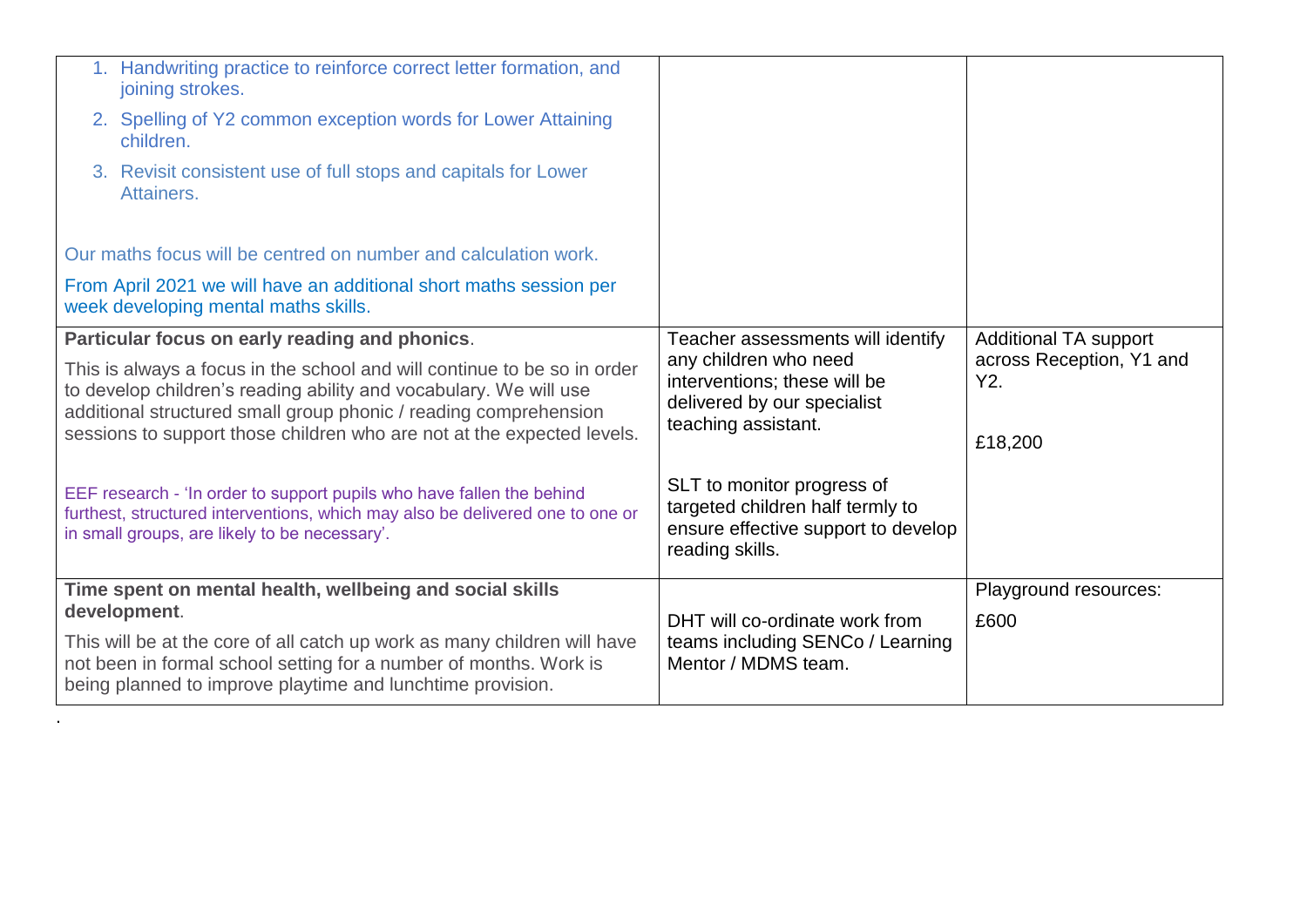## **Additional information which we have used to support the actions above:**

# **Y2 Internal assessments - from September 2020**

# **Y2 Reading, % of children at or above age related expectations**

| End of Y1 Assessment July/Sep 2020 | December 2020 Teacher assessment | April 2021 Teacher Assessment                                         |
|------------------------------------|----------------------------------|-----------------------------------------------------------------------|
| 84%                                | 83%                              | 81% (9 children left, 2 new arrivals –<br>mobility has affected data) |

#### **Y2 Writing, % of children at or above age related expectations**

| End of Y1 Assessment July/Sep 2020 | December 2020 Teacher assessment | April 2021 Teacher Assessment                                             |
|------------------------------------|----------------------------------|---------------------------------------------------------------------------|
| 69%                                | 74%                              | $60\%$ (9 children left, 2 new arrivals –<br>mobility has affected data). |

# **Y2 Maths, % of children at or above age related expectations**

| End of Y1 Assessment July/Sep 2020 | December 2020 Teacher assessment | <b>April 2021 Teacher Assessment</b>                                       |
|------------------------------------|----------------------------------|----------------------------------------------------------------------------|
| 84%                                | 83%                              | $77\%$ (9 children left, 2 new arrivals $-$<br>mobility has affected data) |